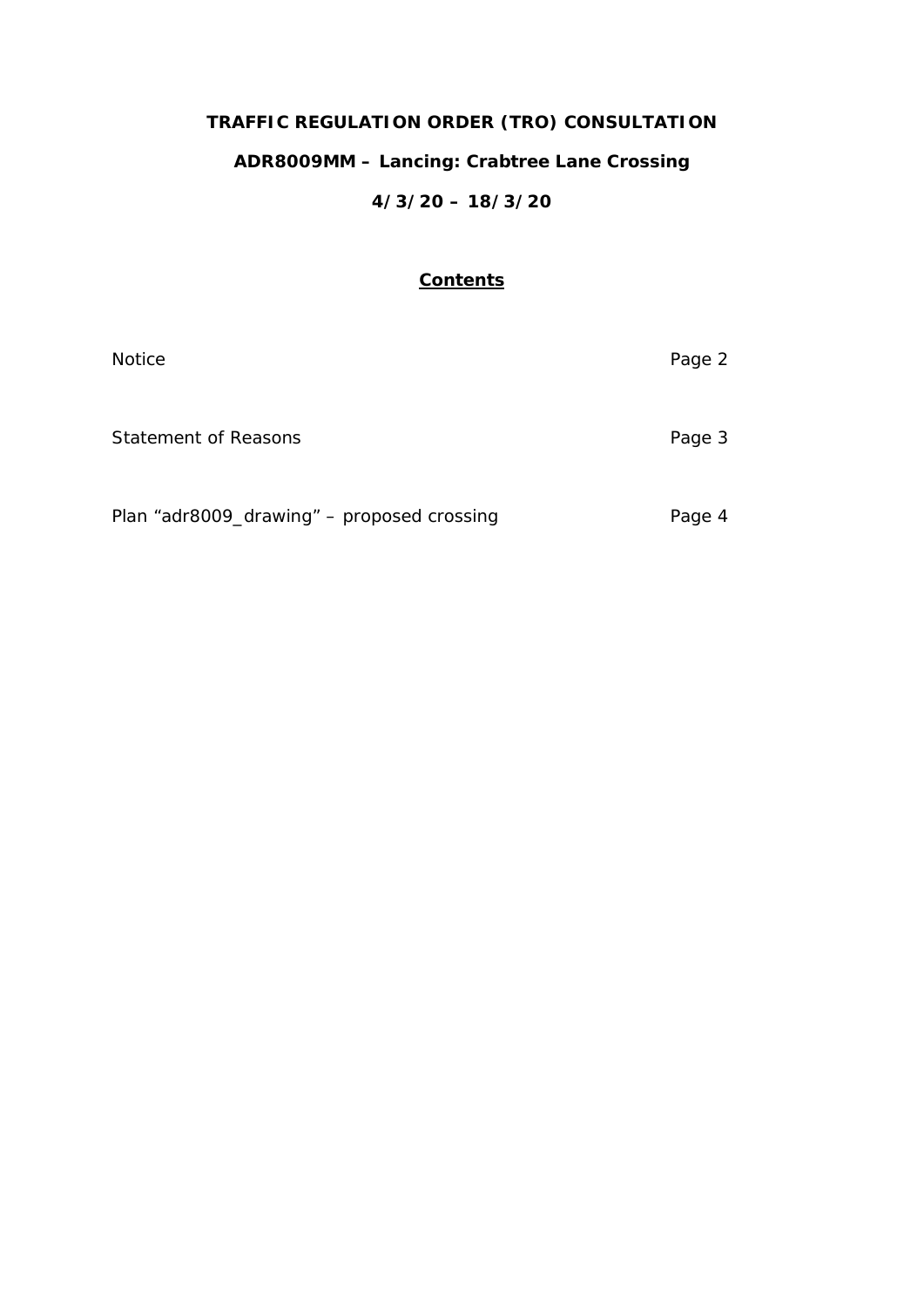# **WEST SUSSEX COUNTY COUNCIL ROAD TRAFFIC REGULATION ACT 1984 - SECTION 23**

# **LANCING: CRABTREE LANE PEDESTRIAN CROSSING PLACE**

NOTICE is hereby given that West Sussex County Council proposes to install a signalcontrolled pedestrian crossing on Crabtree Lane in Lancing approximately 25 metres west of its junction with Wembley Avenue. This location is currently the site of a pedestrian refuge island.

Documents containing more information about the proposed crossing can be viewed on our website at **[www.westsussex.gov.uk/tro](http://www.westsussex.gov.uk/tro)** from 4 March 2020. The website includes a response form for any comments or objections.

The above documents may also be inspected at Lancing Library, Penstone Park, Lancing from the above date during normal library opening hours, and at County Hall, Chichester, during normal office hours.

Library staff will NOT be in a position to answer questions on the proposal and any enquiries should be addressed to the undersigned.

Any objections or comments about the proposal must be received by 18 March 2020. These may be sent in writing to: TRO Team, West Sussex County Council, The Grange, Tower Street, Chichester, PO19 1RH, by email to: **tro.team@westsussex.gov.uk** or via the response form on the website.

Dated this 4th day of March 2020.

Director of Law & Assurance County Hall Chichester ADR8009-MM

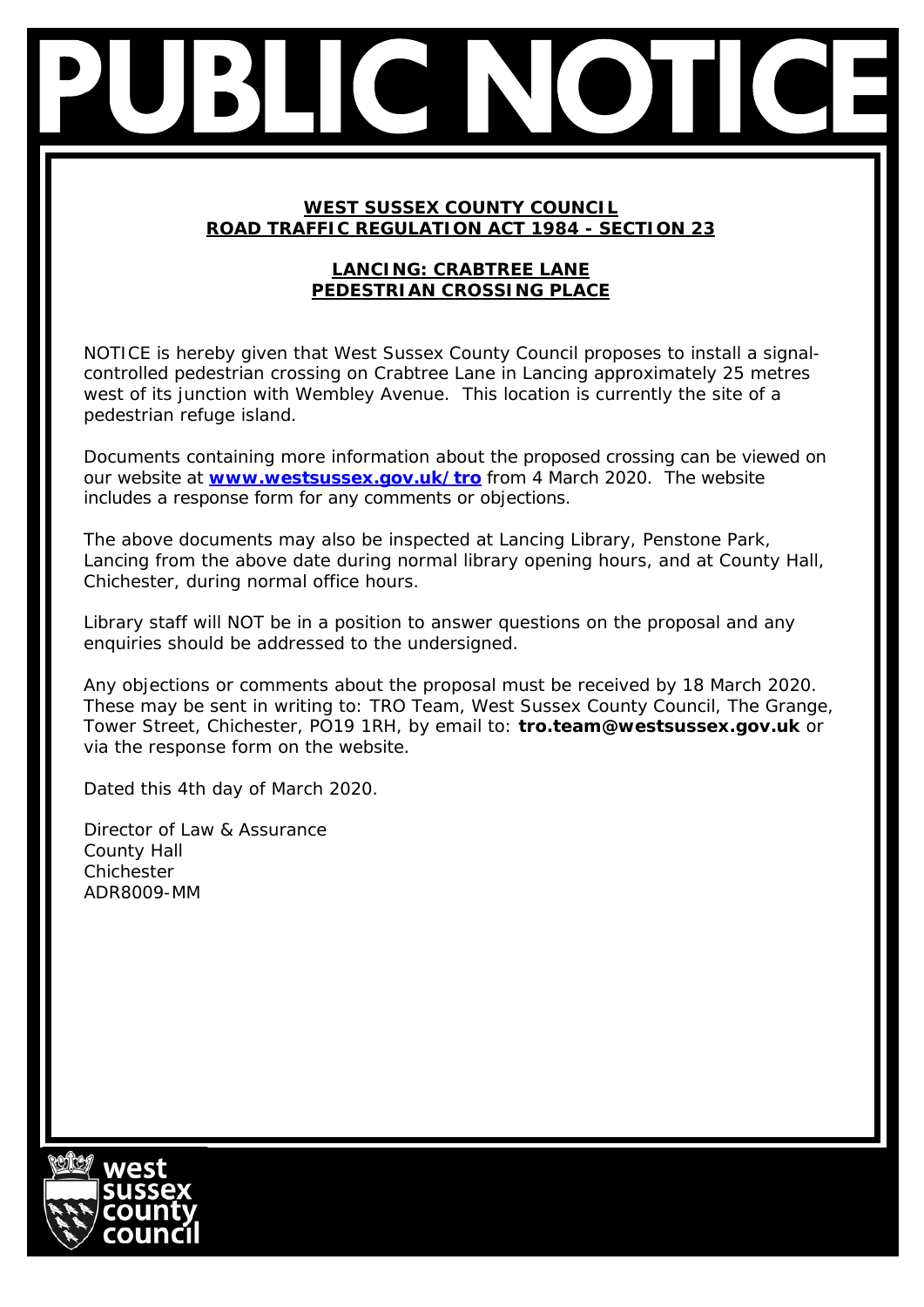### **West Sussex County Council Road Traffic Regulation Act 1984 – Section 23**

#### **Lancing: Crabtree Lane Pedestrian Crossing Place**

### **Statement of Reasons for Proposing to Install the Crossing**

West Sussex County Council proposes to install a new signal-controlled Puffin crossing on Crabtree Lane in Lancing, approximately 25 metres west of its junction with Wembley Avenue. This location is currently the site of a pedestrian refuge island.

The requirement for a crossing at this location has been identified during work on the travel plan for The Globe Primary School.

The installation of a new crossing at this location is intended to provide a safe crossing point on Crabtree Lane for local residents and in particular, for children walking to and from the school.

The crossing will incorporate dropped kerbs and tactile paving. The design features 4 poles for signal heads and push buttons with bleeper units to indicate when it is safe to cross.

A kerbside detection system would prevent vehicles being stopped if the pedestrian crosses or moves away before the crossing has activated. The crossing would also feature tactile cones to indicate the crossing's activation to pedestrians with visual impairment.

The attached drawing, titled: Crabtree Lane Lancing Overview shows the location and layout of the proposed crossing.

Director of Law & Assurance 20 February 2020 ADR8009-MM